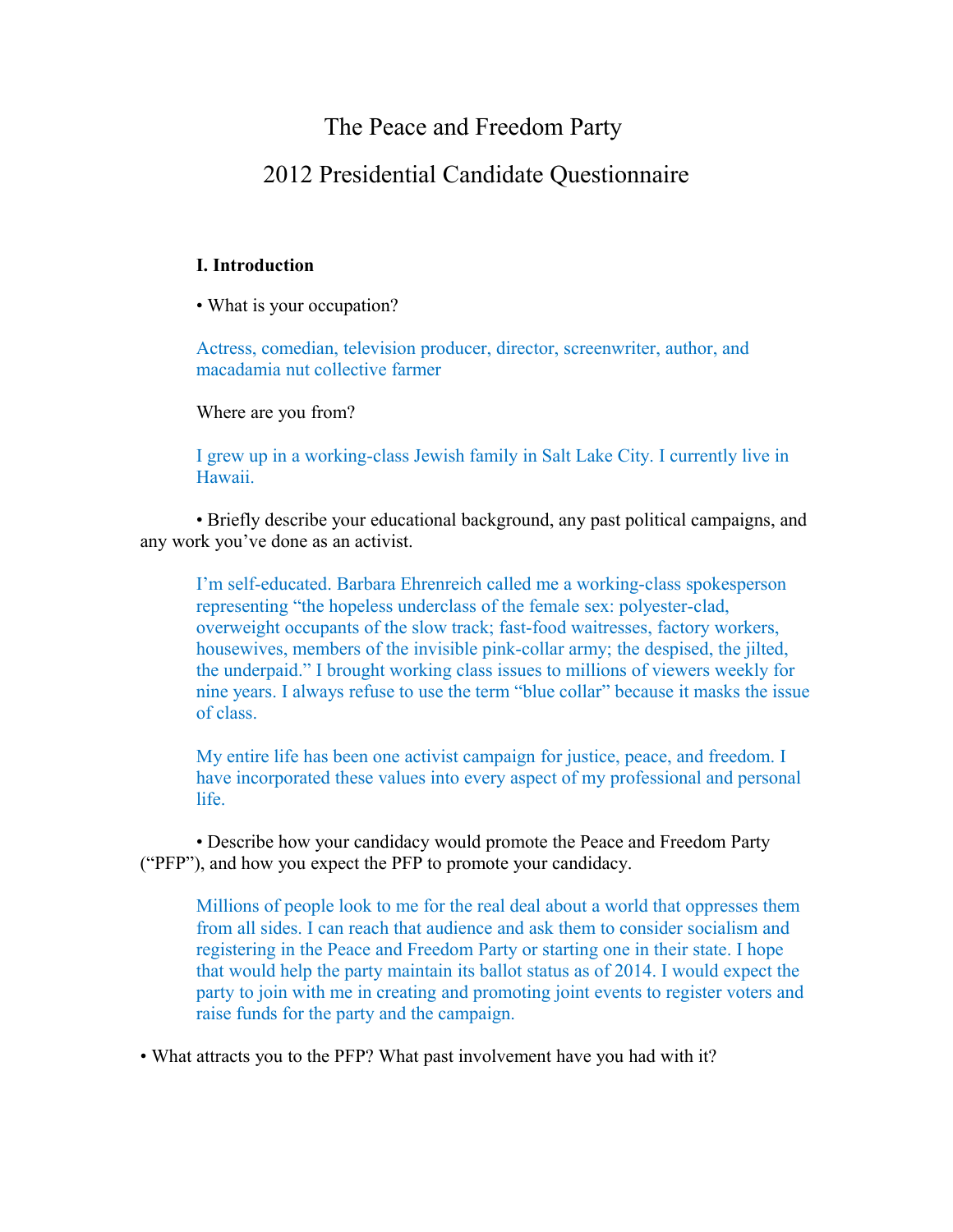We don't have the PFP in Hawaii yet, but I'm interested in starting one. I like that the party is socialist and very committed to its principles. I like the platform and agree with it.

• Do you have any experience that would be particularly useful to you as a presidential candidate – such as public speaking experience, union organizing experience, teaching experience, or the like?

I reached 40 million viewers for nine years with my TV show. I have 40 years of experience crafting messages for, and carrying them to, working class people. I continue to speak to nationwide television audiences on a regular basis.

## **II. Specific Topics.**

*The following topics and questions highlight areas of concern to the PFP and its registrants. Please answer them in any form you deem appropriate, and in as much detail as you wish. We hope that your answers will reveal who you are, what you believe, how you would represent the PFP, what you would say to voters during your campaign. Although we would like to know about your particular brand of socialism, these questions are not framed with a socialist slant; they are phrased as if by the mainstream media, since that is what you are likely to encounter during your campaign. We hope your answers will help us distinguish you from other candidates seeking the PFP nomination, as well as from the candidates of the other political parties.* 

**1) Foreign Policy.** Please tell us what you think the foreign policy of the United States should be. In your answer, you may choose to address one or more of the following related questions:

a) What changes do you propose to the current defense budget? b) How would you decide whether or not to use U.S. military resources in any particular foreign conflict?

c) Should the United States use economic sanctions to advance its foreign policy? If so, under what circumstances?

Human Rights and implementing the values of the Universal Declaration of Human Rights at home and abroad should be a priority of U.S. policy. This will lead to an improvement in the quality of life of U.S. and world citizens. Accordingly, the Pentagon budget would be severely slashed, because "national security" would no longer be about counting bombs and missiles and nuclear payloads and throw-weights, but instead about harmonizing a humane lifestyle with the needs of Planet Earth.

Economic sanctions, an act of war, are not appropriate tools to advance the values of the Universal Declaration of Human Rights or the ALBA concept of the inherent rights of the planet itself (see [motherearthrights.org\)](http://motherearthrights.org/2009/10/17/vii-alba-tcp-summit-special-declaration-for-a-universal-declaration-of-mother-earth-rights/). I support the concept of a Department of Peace. As President, I would transform the Pentagon to such a Department to demonstrate to the world and to U.S. citizens the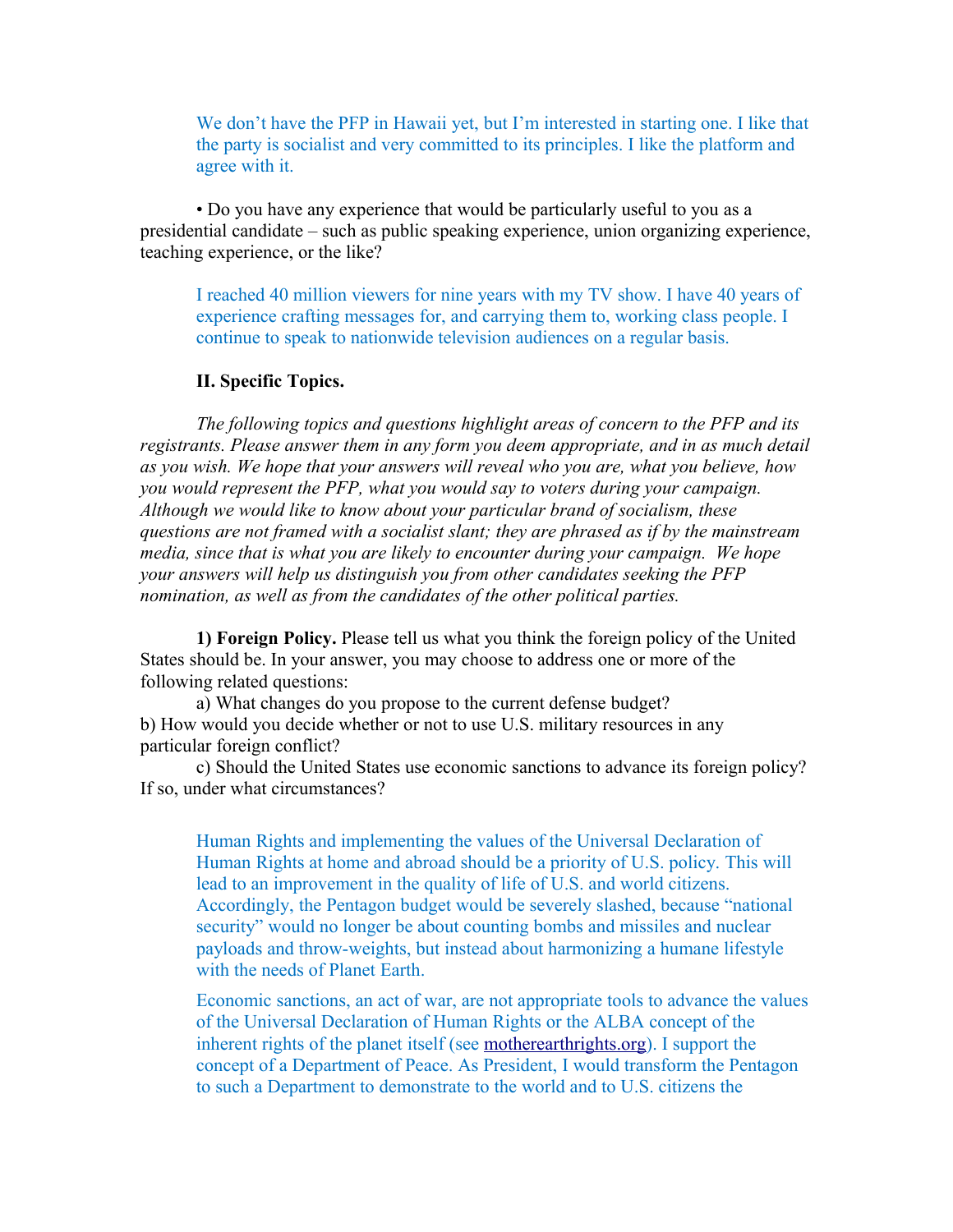seriousness with which my Administration takes the issue of peace, as well as the justice on which a lasting peace must be built.

**2) Economy.** What would you do to achieve socialism in the U.S.? You may choose to address the following related questions in your response:

a) What sort of welfare programs do you think should exist in the U.S.? Do you support a guaranteed annual income for all U.S. citizens?

b) Do you support the nationalization of any industry?

c) What do you think should be done about our nation's foreclosure crisis?

d) What steps would you take to reduce unemployment?

e) What specific legislation would you support to improve workers' rights?

Mario Savio led the way for us when he told us that there comes a time when the machine becomes so odious that one cannot even passively take part in it. Many in the United States have reached this point, but have no idea of how to proceed in a way that serves their interests. Therefore, we need to explain to the people of this country exactly what socialism is. Because of the reach of my voice, I can be of particular help with that task. I will use my voice to help familiarize people with socialism as something not to be feared, but enjoyed by all. After all, Wall Street and Big Pharma have already been taking our public funds for their private profit; it's time for the *public* to benefit from socialism!

I support a United States government policy that seeks first to meet the basic needs of the people as in the Universal Declaration of Human Rights. Privatization and out-sourcing have swept even the most hallowed of government responsibilities. I would put an end to such practices immediately and hire unionized workers to serve the needs of the people of the U.S. I would also support legislation ending so-called "Right to Work" laws. The Taft-Hartley Act should be repealed in order to restore the freedom of workers to organize for their rights.

I would make derivatives trading illegal and end the bailouts of the banks that sold trillions of dollars of worthless derivatives. Banksters gamed the system with illegal activities that sent profits in the financial sector skyrocketing. However, those profits were built on a house of cards that was sure to collapse on millions of U.S. home owners. To blame the current economic collapse on low-income home buyers who were illegally discriminated against is a further political crime of class slander, to which the victims cannot equally respond. It's time for the justice system to work by rendering justice to those who have been illegally foreclosed on. A foreclosure moratorium is needed now; and those responsible for erecting that house of cards should face of jury of the people. Iceland is an example in this regard.

**3) Health and Health Care.** Please outline your approach to health care. In your response, you may wish to address the following:

a) Should there be a national health care policy? If so, what should it be?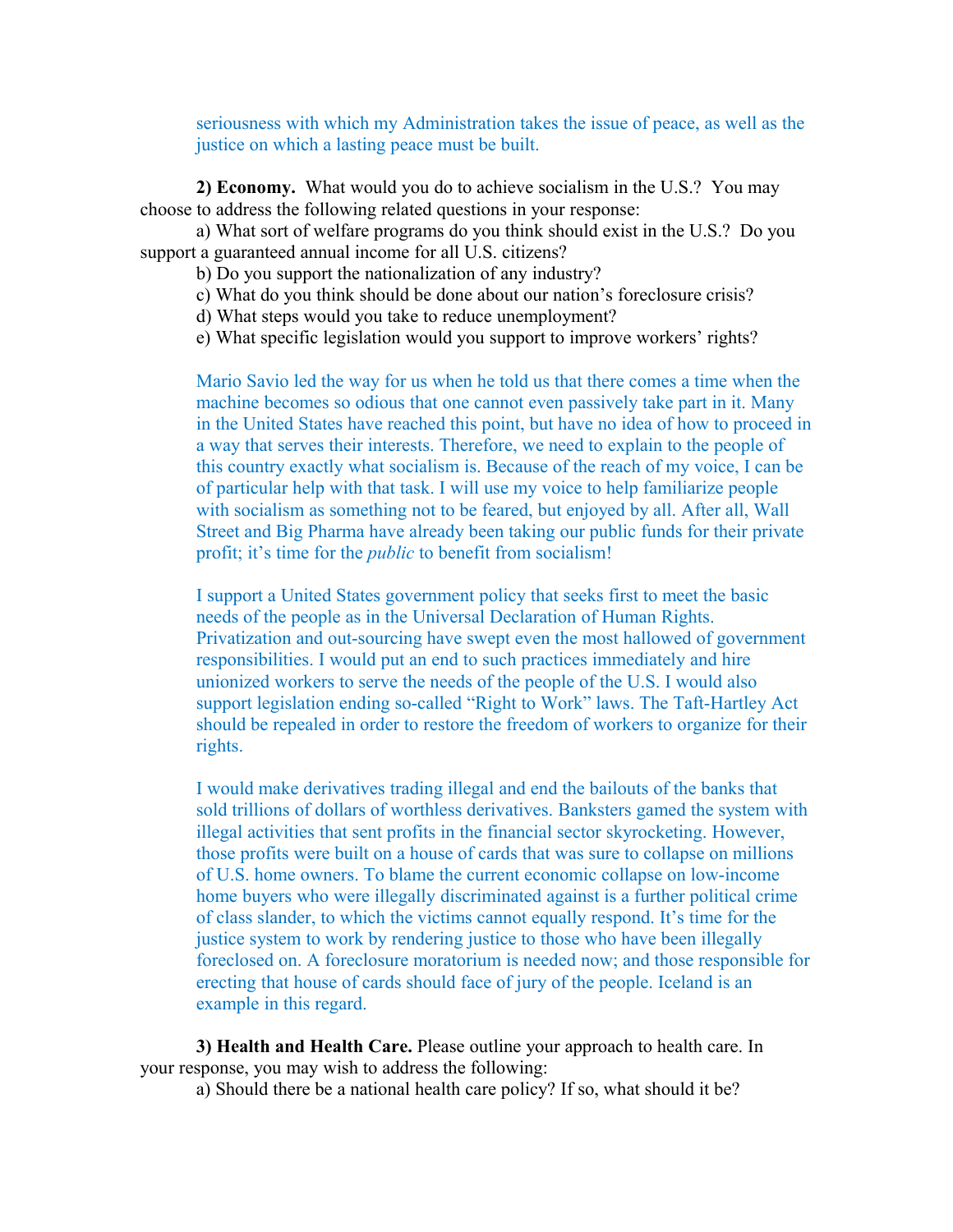b) What are the key problems with health care in the U.S. today?

c) What are your positions on abortion, contraception, and stem cell research?

I believe in Medicare for all. That includes abortions consistent with Roe v. Wade, contraception for young adults, a nurse in every school, expansion of public health centers, and treatments that result from stem cell research. Adequate medical care should be accessible to everyone, and this should prioritized over the profit of pharmaceutical and insurance companies.

**4) Civil Rights.** Please outline your approach to civil rights. In answering, you may choose to answer any or all of the following:

a) What parts of the Patriot Act should be eliminated and what, if anything, should be retained?

b) What do you think the chief aims of the criminal justice system should be, and what are your views on the death penalty?

c) What is your position on "gay marriage," and what can the President do to facilitate the adoption of that position?

Discrimination rears its ugly head in many forms and must be stamped out by leadership, example, and policy. Feminism, turning back white supremacy, and eliminating intolerance for LBGTQ and ability discrimination are the best ways to ensure the civil rights of all. I support marriage rights for loving adults.

I support repeal of the Patriot Act, the Secret Evidence Act, the Funding for the War Against Terrorism Act as a way to safeguard civil rights and civil liberties in this country. I would delete the exceptions carved into Posse Comitatus for fighting the drug war and during national emergencies. I would end surveillance by drones over U.S. cities and the U.S. military on U.S. streets. I would delete Operation Garden Plot and Rex 84 from U.S. planning. I would publicize the COINTELPRO Papers and expose their current practices.

The Justice Department should administer justice--it currently does not. I oppose the death penalty for people and support it for corporations that commit capital offenses against the people.

**5) Immigration.** Please outline your approach to immigration issues. In answering, you may choose to answer any or all of the following:

a) What would the goals of your immigration policy be?

b) What is the appropriate role of the Federal Government in regulating, policing, and/or tracking immigration into the U.S.?

c) What should the federal government do with regard to the millions of people now in the U.S., often labeled "illegal immigrants"?

A U.S. foreign policy that promotes human upliftment consistent with ecological wisdom is a prerequisite to a sane immigration policy that respects human dignity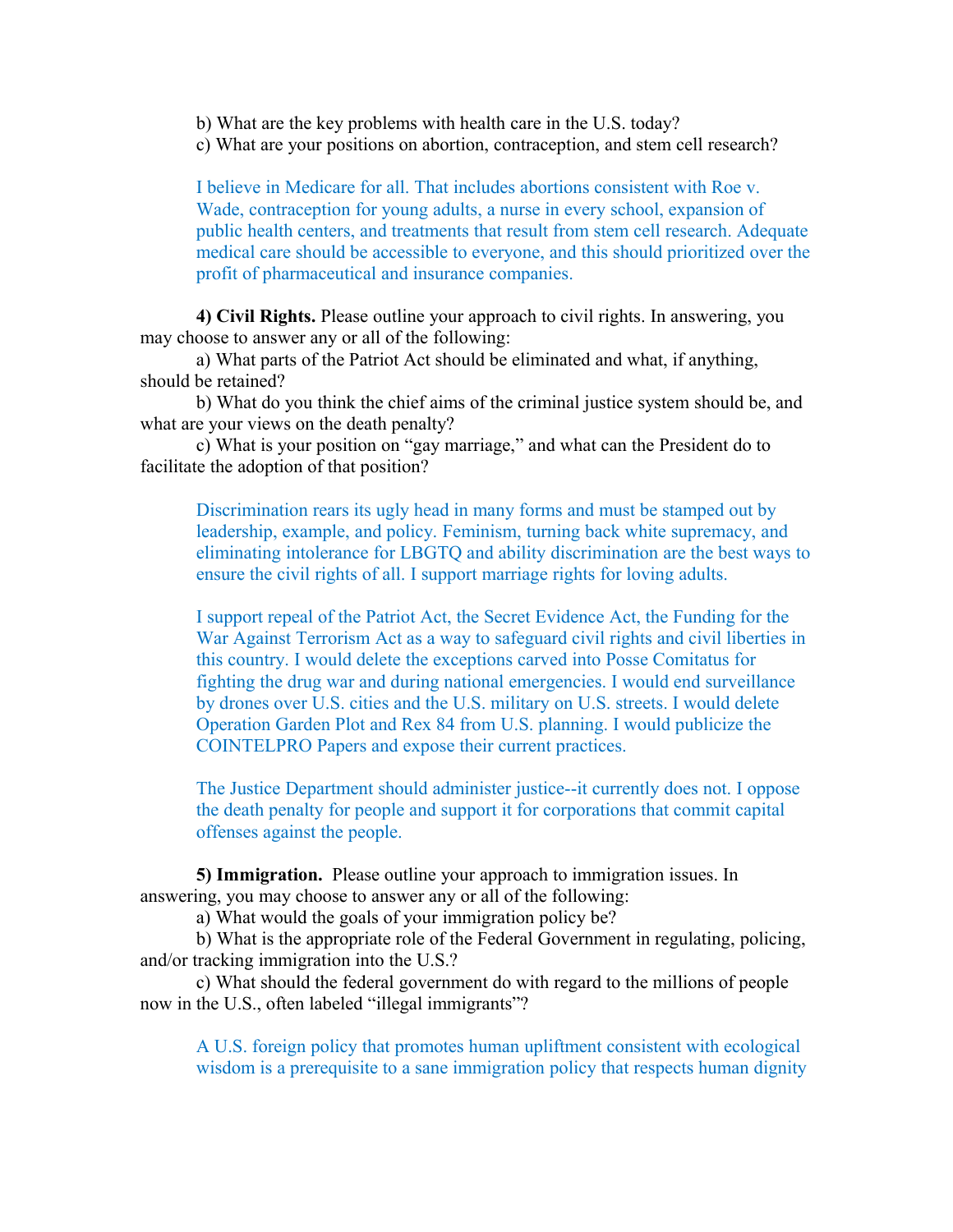and the right to life. I believe in open borders and reject the notion that any person is illegal.

**6) Education.** Please outline your views on how to improve the educational system. You may choose to answer any or all of these questions in your response:

a) What obligations does the federal government have with regards to providing education the people within the U.S. borders?

b) Should state and/or local governments be able to regulate the content of public school curricula?

c) How should education in the U.S. be paid for?

Because education is an important aspect of national security, education to completion of a terminal degree should be paid for from the general fund with national minimum standards in teacher compensation, a maximum permissible student-teacher ratio, and adequate remediation and disability funding. Local funding should also come from the general fund on a per-pupil basis and not from property taxes that exacerbate inequalities even within single school systems.

**7) Environment.** Please outline your approach to environmental issues. In answering, you may choose to answer any or all of the questions below:

a) As president, what would you do to limit pollution and preserve our natural resources?

b) Would your actions described above negatively impact industry?

c) Do you advocate a national energy policy? If so, please describe it.

The ALBA countries of Bolivia, Venzuela, and Ecuador have paved the way with Nature's Rights. I would support legislation in the U.S. to protect the rights of the ecosystem. I would support an end to oil subsidies and aggressively promote solar conversions wherever possible. In our colder climates, I would support geothermal retrofitting. I would eliminate nuclear power subsidies and shut down all nuclear power plants. I would also shut down U.S. energy labs that produce nuclear weapons and institute massive clean-up policies. I would end war, which is the cruelest insult to the environment. I would encourage and subsidize the creation of community farms in every neighborhood using organic and bio-dynamic technologies. I would outlaw the genetic modification of foods, organisms, and people!

**8) Election Improvement.** Please outline your approach to improving the electoral process in U.S. In your answer, you may wish to answer some or all of the following questions:

a) What is your view of the U.S. Supreme Court's *Citizens United* ruling?

b) Is "get the money out of politics" a realistic goal? If so, how do you think that goal could be accomplished?

c) What can be done to loosen the two major parties' stranglehold on the electoral process?